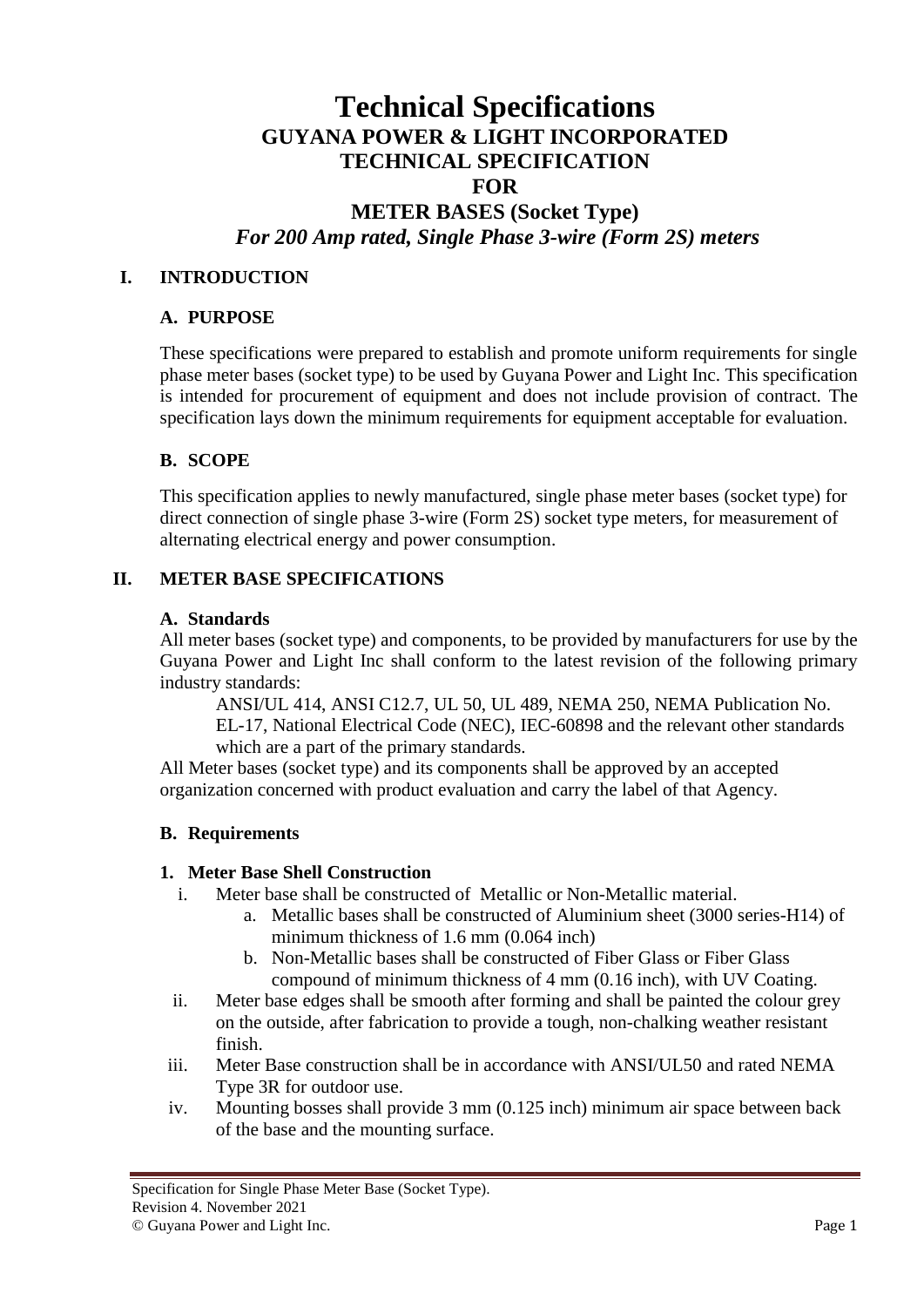- v. Meter base shall have concentric knockouts on both sides of base to accommodate couplings for wiring, according to dimensions specified.
- vi. Meter base shall be constructed with Overhead Hub at top for overhead entry, with opening diameter of 40 mm (1.5 inch).
- vii. Meter bases shall be of the RING-LESS type, where the cover will lock and keep meter in place.
- viii. Meter bases shall be Moisture, Fire and Impact Resistant.
- ix. Meter bases shall be UL listed and labeled.
- x. The fully assembled Meter Base shall have internal dimensions of 363 mm in Height, 206 mm in width and 81.5 mm in Depth.

## **2. Meter Base Socket Jaws**

- i. Socket Jaws shall be of the 4 terminals type for use with single phase 3-wire (Form 2S) meters.
- ii. Socket jaws shall have reinforcing spring clips to maintain electrical connections, along with meter blade guides.
- iii. Socket jaws shall be tin plated, capable of carrying full rated (continuous) current of 200 Amps at 600Volts.
- iv. Socket jaws shall withstand the mechanical and heat rise requirements of ANSI/UL 414.
- v. Socket jaws block assemblies shall be replaceable from the front.

## **3. Meter Base Terminal Connectors**

- i. Terminal connectors shall be suitable for use with aluminium and copper conductors.
- ii. Terminal connectors shall be capable of carrying full rated (continuous) current of 200 Amps and withstand the mechanical and heat rise requirements of ANSI/UL 486B.
- iii. Terminal connectors shall have terminal screws provided with a hex head or Allen head screw.
- iv. Terminal connectors shall not be squeeze on type connections.
- v. Terminal block insulation shall be of 600 volt rating and of such grade as to prevent dielectric breakdown and to provide adequate arc tracking resistance capability.

### **4. External Protection**

- i. Meter base shall be designed to protect personnel against accidental contact with the electrical devices.
- ii. Guard against unauthorized use of electric service and cannot be opened without either breaking the seal or visibly damaging the enclosure.

## **III. OTHER REQUIREMENTS**

### **1. Quality Assurance**

i. The manufacturer shall provide type approval certificate (s) with test results of the meter base (socket) and its components being offered, from an international or the national certification body.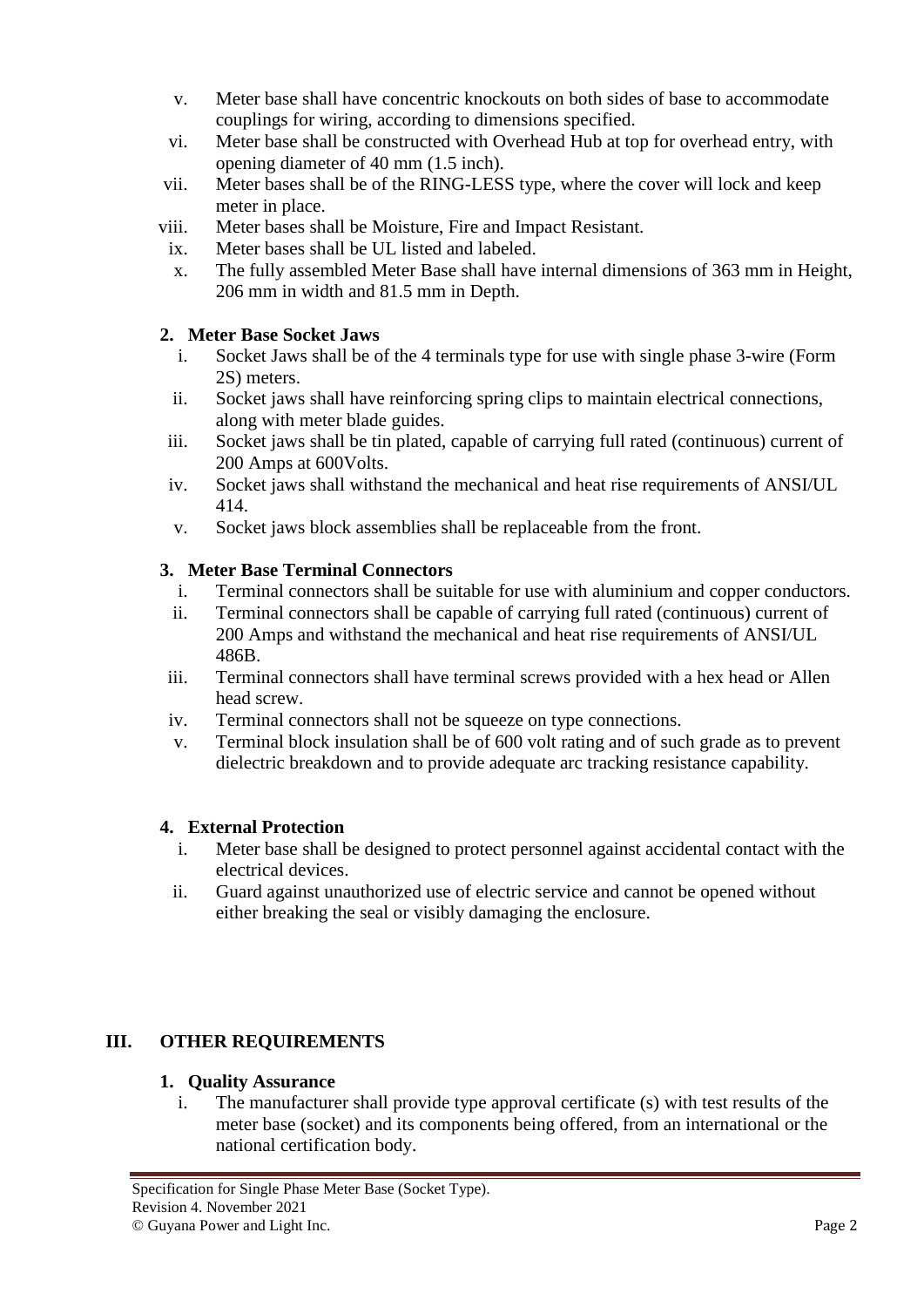- ii. Where test certificates/reports are issued by a laboratory other than the International/National Standards and Testing Authority, a copy of accreditation certificate, under ISO/IEC 17025 from the International/ National certification body must be submitted.
- iii. The manufacturer shall provide current e-mail addresses, fax and telephone numbers of the national/international testing/calibration laboratories and certification bodies. The test certificates shall bear the product type on offer.
- iv. The manufacturer shall provide proof of conformance to ISO 9001(2000) standards.

### **2. Drawings and Manuals**

The following drawings and information shall be provided by the manufacturer for the meter base assembly and each major component being offered:

- i. Final as-built drawings giving all the relevant dimensions;
- ii. Meter base wiring diagrams;
- iii. Users, Operational and maintenance manuals
- iv. Instruction leaflets and bulletins.

### **3. Warranty and Defects**

- i. The meter bases and its components shall have a warranty against any defects, which may develop due to faulty material,transportation or workmanship for a period of eighteen (18) months from the date of delivery.
- ii. The Manufacturer shall within sixty (60) days, repair or replace all defective meter bases or components, free of cost at the ultimate destination.
- iii. In the event of any correction of defects or replacement of defective meter bases or components during the warranty period, the warranty for the corrected/replaced meter bases will be extended to a further period of twelve (12) months.